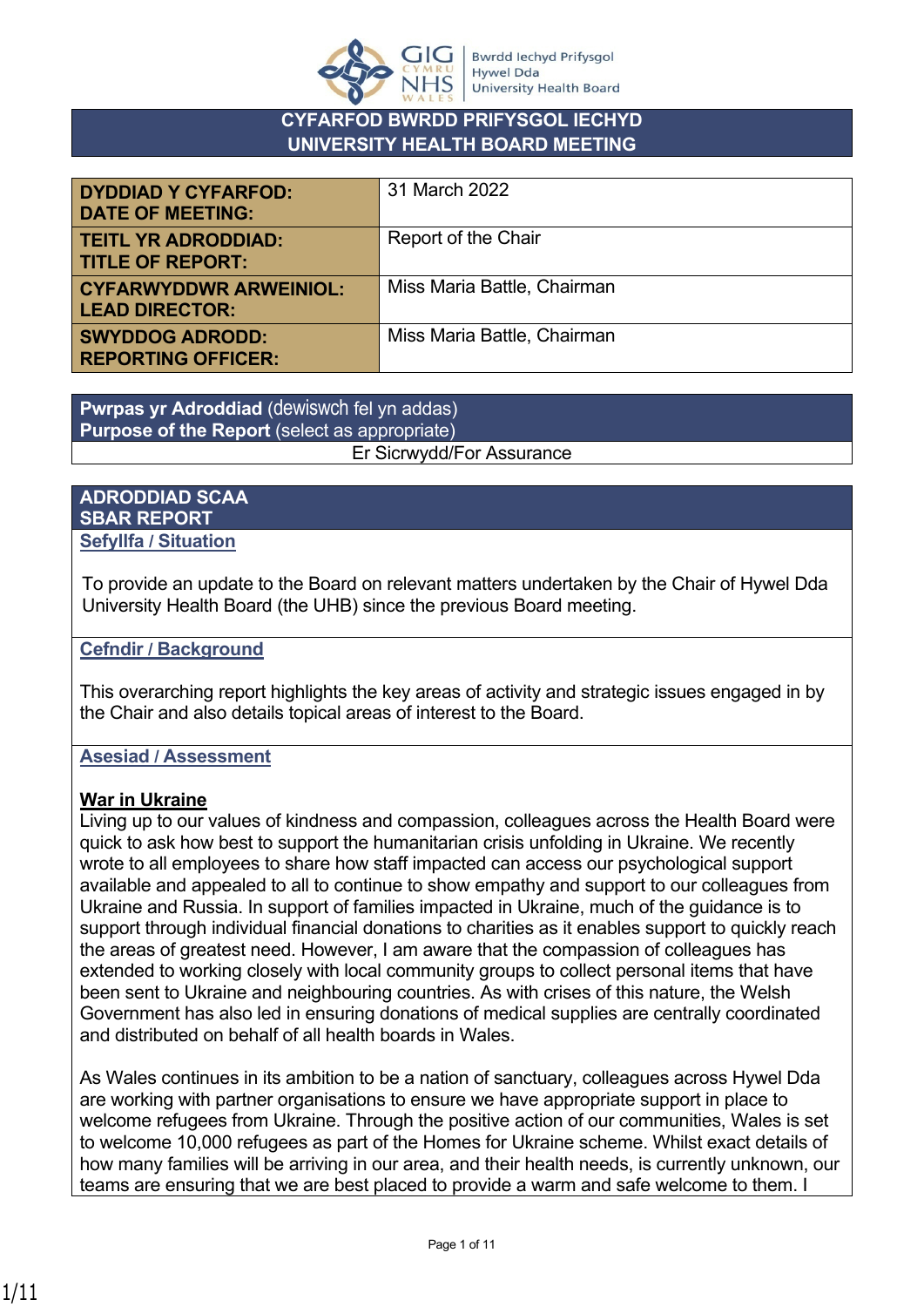continue to be grateful to everyone who is contributing towards this effort, particularly as we continue to deal with the effects of the pandemic on all our services.

### **Independent Members**

During the pandemic, for infection prevention and control reasons, Independent Members' formal patient safety visits and informal visits to listen to staff and patients were greatly reduced. This is an important part of our independent role to see and hear the views of those working in the Health Board and of those who are being cared for. The Board has also been meeting virtually since March 2020, although our meetings are live streamed for the public. I am really pleased to report that informal visits and patient safety visits will recommence in April 2022, and we hope to have our Public Board Meeting in person in May 2022.

### **COVID-19 Update**

On March 23 two years ago, the UK went into what we now know as our first lockdown. It was a day marked by people and organisations across the country to remember those lost to the pandemic and reflect on what we have all been through. The past two years have been like no others in our lifetime and has affected the lives of each and every one of us, and still does now.

Our health and care staff were here for our communities in their times of need sometimes at the detriment to themselves. At 12 noon on 23<sup>rd</sup> March 2022, we joined in one minute's silence to remember those we have lost during the pandemic and reflect on what it has meant for us. On behalf of the Board thank you all for everything you have done and continue to do.

### **COVID-19 Booster Vaccination Programme**

We are continuing to offer anyone a COVID-19 vaccine at our Mass Vaccination Centres across the three counties. This month people living in Carmarthenshire, Ceredigion and Pembrokeshire with parental responsibilities for children aged 5 to 11 are able to book an appointment for their child's first COVID-19 vaccine. Whilst for most children, COVID-19 is a mild illness, for a small number it can be serious. Getting vaccinated is a safe and effective way to protect them against serious illness and hospitalisation. We understand some parents are understandably nervous about their child receiving a COVID-19 vaccination, and it is up to you and your child to make an informed choice about vaccination.

#### **Award for Commitment to LGBTQ+ Inclusion at Work**

The Health Board is pleased to announce we have received an accolade for our commitment to inclusion of lesbian, gay, bi, trans and queer people in the workplace. This year, the Health Board received a Silver award from Stonewall, the world's second-largest LGBTQ+ charity. For twenty years, the charity has been supporting employers to create welcoming workplaces for lesbian, gay, bi, trans and queer people. Everything we do as an organisation, whether it is providing services in the community, or in hospitals, begins with our staff. The well-being of colleagues is of paramount importance to the Board, and it is our aspiration to achieve the Gold award next year.

### **Naloxone saves a life in Hywel Dda**

In early December 2021, a pilot commenced between the Health Board and Dyfed Powys Police, with police officers carrying Naloxone in pilot sites across Hywel Dda. Naloxone is used to reverse the effects of opioids in an overdose situation. A few weeks later a police officer equipped with this miracle spray saved the life of an overdose victim in Carmarthenshire. Numbers of drug related deaths in Hywel Dda have fallen since 2020 and we see this as another initiative to keep the data moving in the right direction. The fact that an officer utilised his training and used Naloxone to save a life just 9 days into the trial is very rewarding and shows the impact this initiative will have.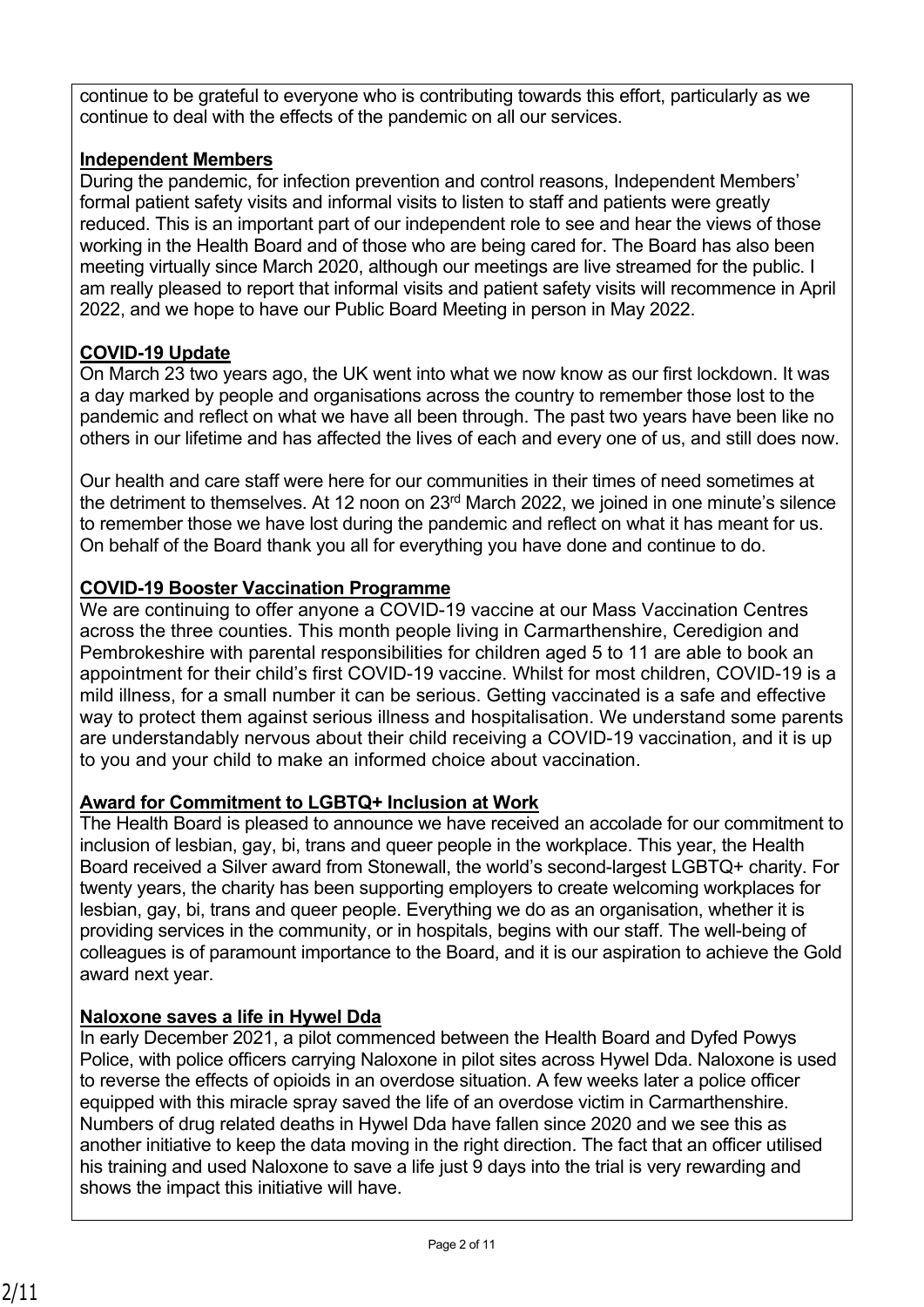### **Deaths in Service**

 $\overline{I}$  am very sad to report the death of Heidy Llewellin who sadly passed away on 27<sup>th</sup> January 2022, following a short illness. Heidy commenced employment with the Health Board in November 2016 as a bank catering assistant and in January 2021 took on a role working as a Health Care support worker supporting our patients in Bluestone, she then moved to Sunderland Ward in South Pembrokeshire Hospital. I wish to express my sincere condolences on behalf of the Board and the organisation to her family, friends and colleagues.

### **Board Seminar 17th February 2022**

### **Health Education and Improvement Wales (HEIW) Update**

Members received a presentation from Health Education and Improvement Wales (HEIW), providing an update on key strategic programmes and developments affecting the workforce. In particular an overview of HEIW developments and ambitions within Health and Social Care, highlighting the positive impact of the trainee support provided throughout the pandemic. The appetite for creative thinking in terms of non-traditional workforce models, including Physicians Associates, Anaesthetics Associates and Clinical Associates in Psychology, was noted. Members welcomed the increase in interest in the apprenticeship programmes during the previous two years and also the positive feedback from apprentices and the ambition to develop a comprehensive placement and training plan for the next round of apprentices. Members acknowledged the positive relationship between HDdUHB and HEIW and the necessity to develop local initiatives to secure and retain the future workforce.

#### **Emergency Ambulance Services Committee (EASC) – Integrated Medium Term Plan**

Members received the EASC Integrated Medium Term Plan (IMTP) annual update report, which provided an overview of EASC's organisational structure, noting the representation from Health Board Executives and Welsh Ambulance Services Trust (WAST). The significant system pressures since the start of the COVID-19 pandemic and the subsequent reduction in emergency ambulance performance, was acknowledged. Members were informed of the development of a new clinical model that is in progression noting that clarity needs to be provided in terms of the next steps. Members were advised that discussions are ongoing regarding the adoption of a Value Based Health Care model, which is a key priority within EASC's Commissioning Plan.

#### **Welsh Health Specialised Services Committee (WHSSC) – Integrated Medium Term Plan**

Members received the WHSSC Integrated Medium Term Plan (IMTP), including an update on a recent Patient Quality and Safety Committee development session convened to gather feedback on how to improve effective communication and appropriate dissemination of information within Health Boards. For assurance, Members were advised that quarterly meetings are scheduled between WHSSC and HDdUHB's Director of Nursing, Quality and Patient Experience and other patient quality and safety discussions take place as and when required. Whilst noting HDdUHB's representation as part of WHSSC, Members expressed concern that Health Board specific matters could easily be diluted within the national context. Following discussions on suitable topics for inclusion, Members acknowledged the potential benefits of holding Executive-to-Executive meeting between WHSSC and HDdUHB during 2022/23.

#### **HDdUHB Integrated Medium Term Plan**

Members received an update report relating to current progress on the Health Board's Integrated Medium-Term Plan (IMTP) covering the three-year period 2022/25. The significant challenges set through the funding allocation and the expectation for immediate transaction out of the COVID-19 pandemic response to business as usual from 1st April 2022, was highlighted. Members noted the ambition to submit an approvable IMTP to Welsh Government (WG),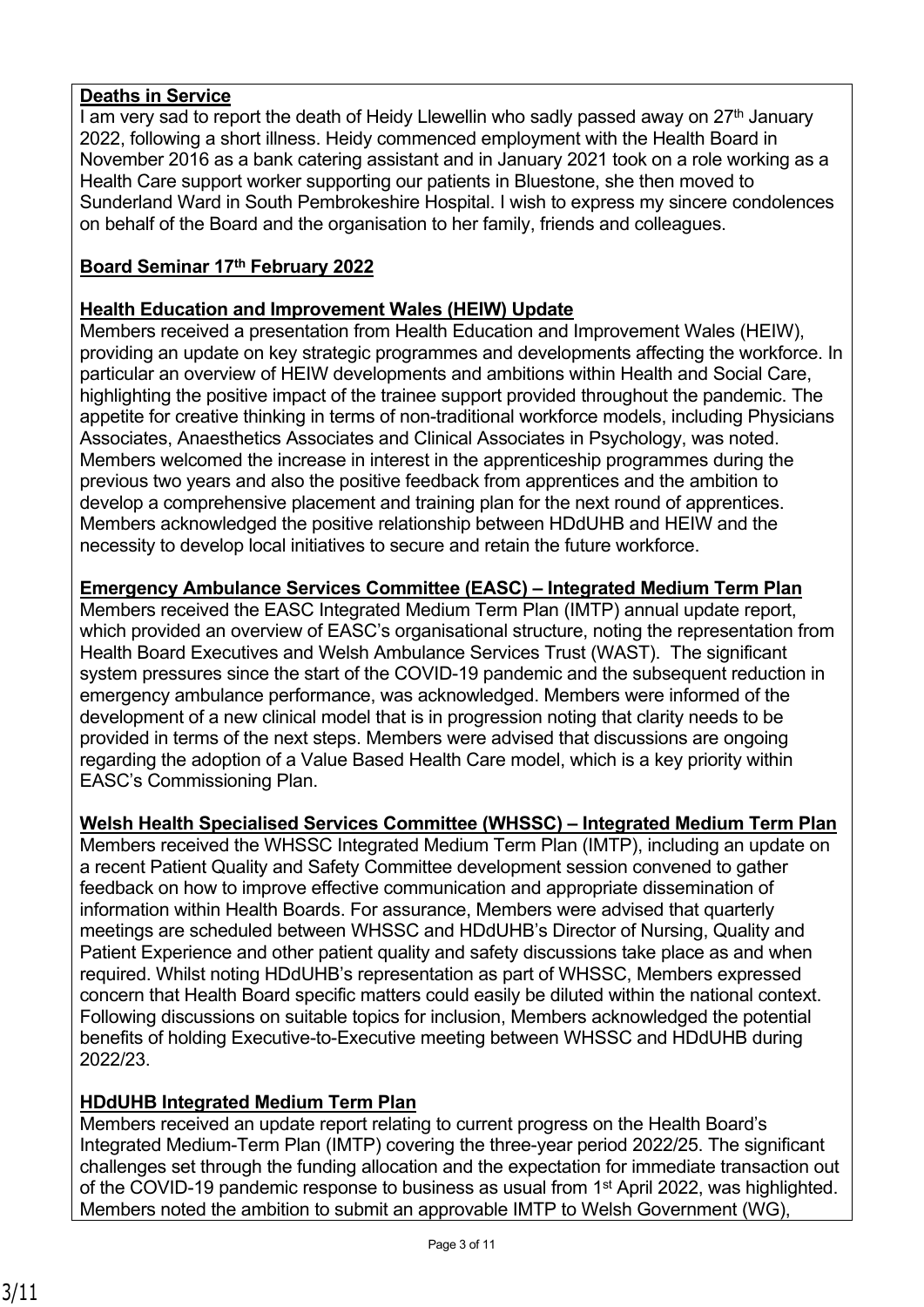however recognised the challenges ahead. Members acknowledged the importance of putting people at the heart of all decisions and working collaboratively to improve services with local partners and services. Members noted that further engagement with operational teams is required to agree achievable models for inclusion in the final IMTP, which should in turn produce a road map that can confidently be endorsed and evidenced to WG. Members welcomed the current progress and noted that the next iteration would be presented to Board Seminar on 11<sup>th</sup> March 2022.

### **Operational/Tactical Level Update**

Members received an Operational/Tactical Level update outlining the current pressures across Primary and Secondary Care. Whilst during January 2022 measures were taken to reduce routine services in anticipation of the Omicron wave of COVID-19, Members received assurance that the majority of these services have now resumed.

### **Board Seminar 11th March 2022**

### **IMTP Update**

Members received a presentation describing in detail the 3-part planning structure, and the aim to submit a final, balanced IMTP to WG by the summer of 2022. The significant risks going into next year on inflationary pressures alone was acknowledged. Further detailed discussions took place on the opportunities framework and the link to the Health Board's planning objectives, with Members noting that the Executive Team would be undertaking a rapid piece of work to complete an initial assessment of the reasonable time scales involved. Members welcomed the update and noted the Health Board's intentions for the latest version of the plan and interim budget to be taken to the Public Board meeting at the end of March 2022.

### **Key Meetings**

I have attended the following meetings, however in light of COVID-19, most of these have been held via MS Teams:

- Fortnightly IMs update
- Meeting with Chair of Swansea Bay University Health Board
- Council Leaders monthly meeting
- Community Health Council (CHC) monthly meeting
- Monthly Political Catch-up meeting
- Chair and CEO Meeting with Judith Paget (Director General for Health and Social Services)
- Meeting with Internal Audit
- STAR Cohort 3 Module 3 meeting
- Age Cymru Dyfed
- Model for Health and Wellbeing meeting
- Enabling Quality Improvement in Practice (EQIiP) Speaking Up Safely
- Partnership Council for Wales
- NHS Chairs & Chief Executives
- Queens Green Canopy Committee
- Chairs Peer Group Meeting
- Black, Asian and Minority Ethnic (BAME) Advisory Group Meeting
- Welsh NHS Confederation (WNHSC) Management Board Meeting
- Withybush General Hospital (WGH) Programme Business Case Communication meeting
- Leaders Forum Spread & Scale Academy
- Ministerial Meeting with Chairs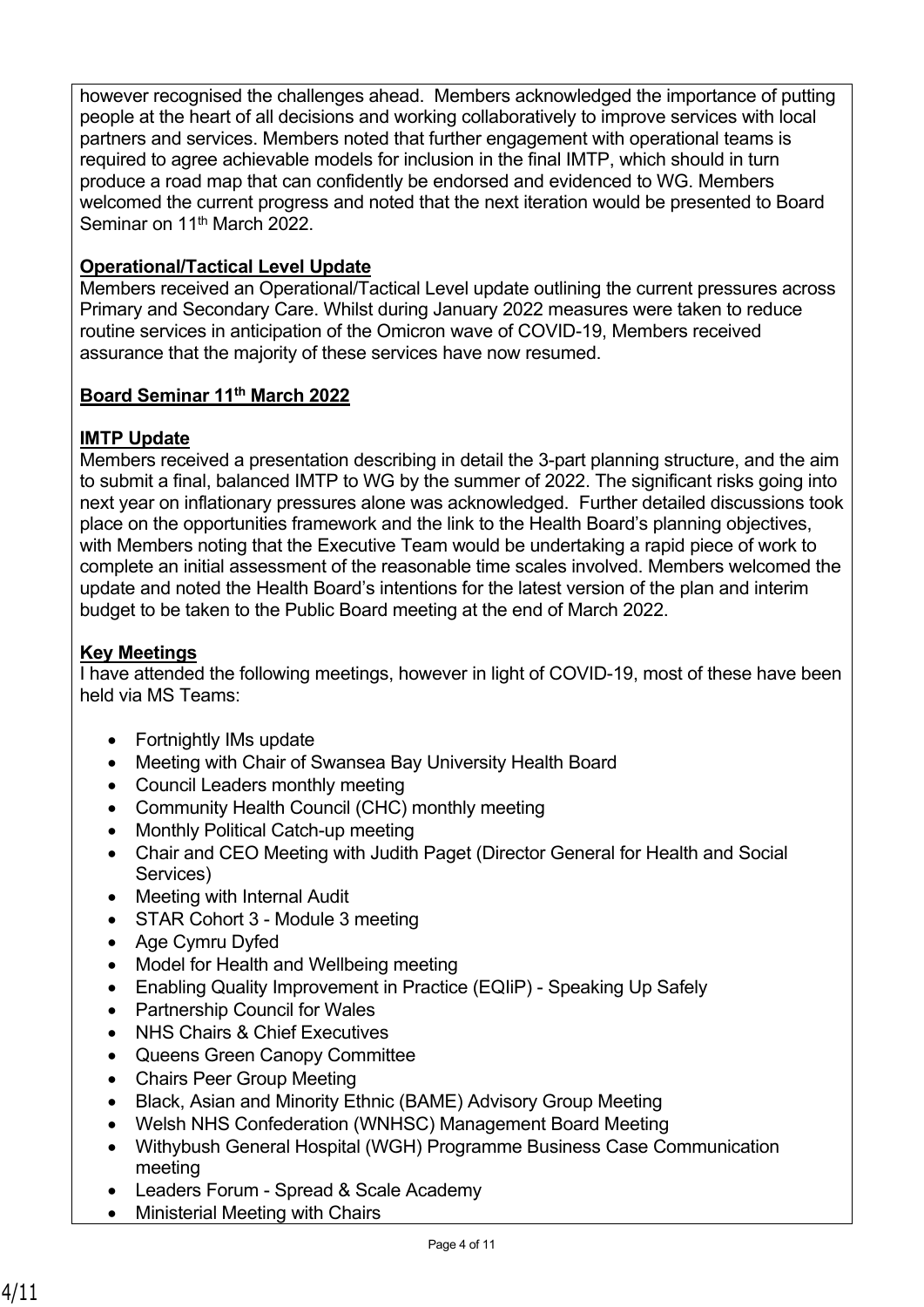Collaborative Leadership Forum Meeting

## **Visits**

I visited the following areas across the Health Board and thanked all staff who continue to work hard to offer a service to their patients during this difficult time:

- Special Care Baby Unit, Glangwili General Hospital (GGH)
- Official Opening of the GGH Clinical Research Facility, although GGH has had a research team for several years, the opening of this facility marks the first time the hospital has had dedicated space for research. I welcomed the opportunity to meet and thank the team who have overseen the development of an impressive portfolio of studies and excelled during the pandemic. In particular taking a lead on several of the UK wide studies that have led to increasing the understanding of the disease and how bests to treat it. In addition to COVID-19 specific research, trials are also taking place exploring different ovulation induction drugs for women with Poly Cystic Ovary Syndrome. Further to this, Midwifery research is a new addition to GGH, with trials taking place relating to treating post-partum haemorrhage in women.

# **Celebrating Success/Awards**

## **Educ8's Illumin8 Apprentice Award 2022**

Congratulations to Terry Baker, an Equipment Library Technician / Healthcare Science Assistant at Bronglais General Hospital (BGH), who won the Educ8's Illumin8 apprentice Award 2022. At 54 years old, Terry, who began studying Healthcare Science Level 4 last year, was reluctant to re-enter education, however his course has improved his confidence. I am very proud of Terry, and what he has achieved. His attitude and desire to learn has been exemplary. Healthcare science is a crucial part of the NHS and I would encourage anyone to consider a career in this very rewarding sector.

### **Perinatal Support Worker wins RCN Nursing Awards 2021**

Congratulations to Nicola Treharne who won the Nursing Support Worker Award at the RCN Nursing Awards 2021. The Perinatal Support Worker at Hywel Dda University Health Board was presented the award for her efforts in supporting women postnatally. In her role, Nicola has significantly developed the interventions offered and support given to women, liaising with other perinatal support workers to expand the blueprint for further care. Nicola's efforts in supporting women and raising awareness around the postnatal period are commendable.

# **Public Sector Transformation Awards 2022**

The Public Sector Transformation Awards are open to any public sector organisation across the UK and internationally. This year has been the highest amount of nominations seen to date, making it one of the most competitive years ever. The 'Intermediate Care Multi-Disciplinary Team (MDT) in Carmarthenshire' were finalists in the Transformation in Health & Social Care Award category and demonstrated the greatest impact for customers of health and social care. The Physiotherapists and Occupational Therapists within this team have been instrumental in designing, planning, implementing and evaluating the ever-expanding service alongside our amazing MDT colleagues. I am pleased to announce that the team were awarded Silver at the awards ceremony on 9<sup>th</sup> March 2022.

### **Speech and Language Therapists win Giving Voice Award**

Congratulations to Speech and Language Therapists (SLT) at Hywel Dda University Health Board, Mererid Jones and Libby Jeffries on winning the Giving Voice Award. A virtual ceremony was held by The Royal College of Speech and Language Therapists to award the SLTs on the development of bilingual communication boards for children. The visual boards were created in partnership between Hywel Dda UHB and Ceredigion County council to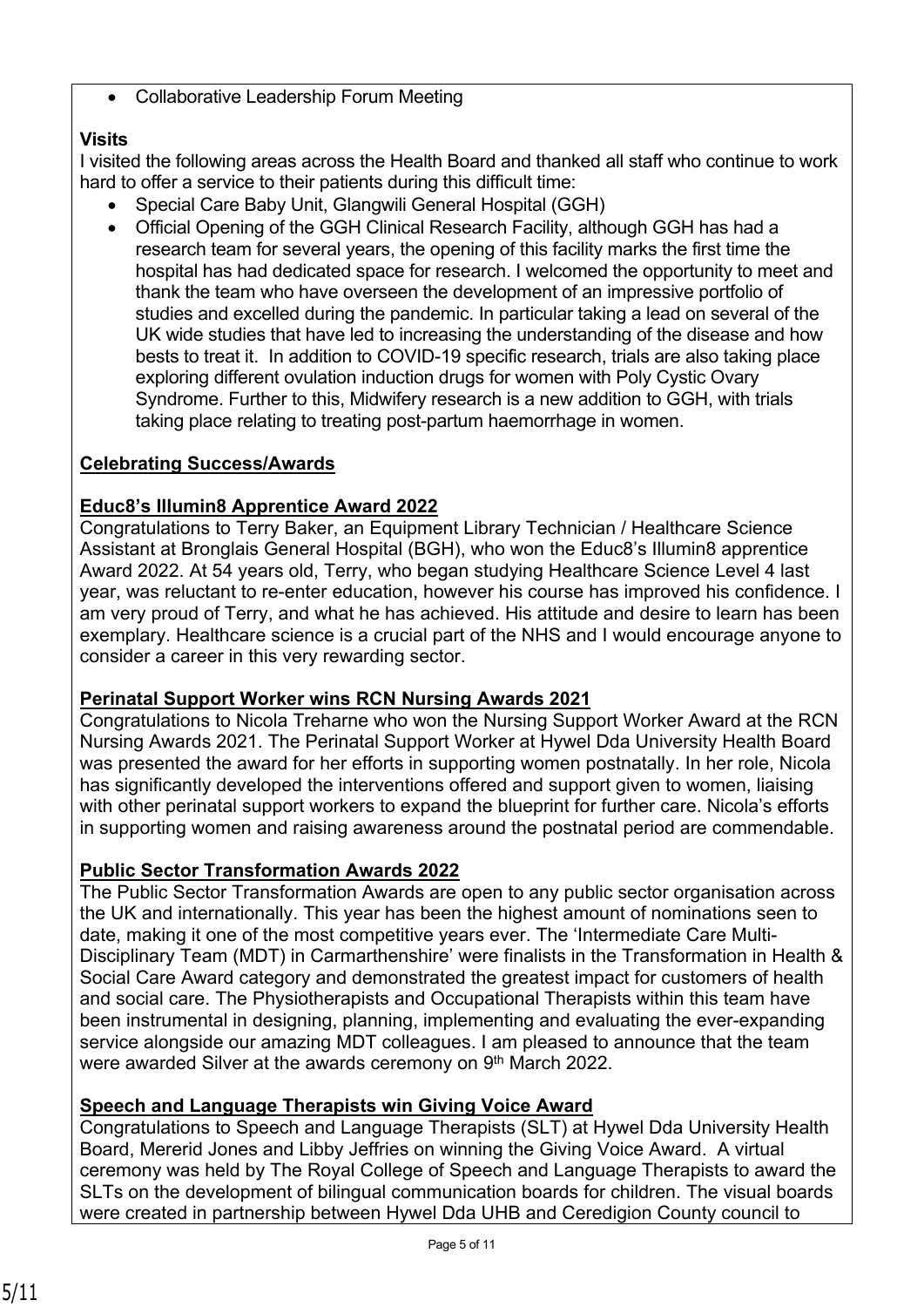create an inclusive environment in play areas to help children develop their communication skills. The Board would like to thank the Royal College of Speech and Language Therapists for recognising the hard work of all speech and language therapists, particularly during the trying times that the pandemic has brought.

### **Long Service Awards**

In 2019, the Health Board introduced the Long Service Awards in recognition of staff who have given the most hours, days and years to serving the local NHS across different professions across Carmarthenshire, Ceredigion and Pembrokeshire. I have been privileged to meet them personally to present them with their award, listen to their experiences during their 40 years of service, to their advice and to thank them on behalf of the Board.

| <b>Employee</b> | <b>Position/Location</b>                   |
|-----------------|--------------------------------------------|
| Fiona Jackson   | Community Staff Nurse, Llanybydder Surgery |

### **Employee or Team of the Month**

Members of staff, patients, service users and the public can nominate staff who have gone above and beyond the call of duty and for their excellent work. Since the Board was last updated at its January 2022 meeting, the following employees/teams have received the Employee or Team of the Month award.

I have been privileged to meet them all and visit them in their places of work. With such busy and demanding roles it is often the only time a team or individuals stop and reflect on their work, their dedication and the challenges of the last two years. It is also an opportunity to listen and thank staff on behalf of the Board.

| <b>Aysha Davies</b><br>Nominated by Rhian Dawson, Carmarthenshire County<br>Director, in recognition of her outstanding dedication,<br>Carmarthenshire Systems,<br>Prince Philip Hospital (PPH) and<br>competence and conscientious performance. Whilst<br><b>GGH</b><br>the Pandemic has brought further challenges to the<br>team, Aysha ensured that the best possible patient<br>care is provided and advocated for them in the face of<br>adversity. She has increased the efficiency of hospital<br>flow across our acute and community hospitals by<br>coordinating an appropriate community response<br>in order to reduce admissions. Aysha's leadership and<br>collaboration skills are excellent, and the team wish to<br>thank her for all that she does. | <b>Employee or Team</b> | <b>Reason for Nomination</b>                           |
|-----------------------------------------------------------------------------------------------------------------------------------------------------------------------------------------------------------------------------------------------------------------------------------------------------------------------------------------------------------------------------------------------------------------------------------------------------------------------------------------------------------------------------------------------------------------------------------------------------------------------------------------------------------------------------------------------------------------------------------------------------------------------|-------------------------|--------------------------------------------------------|
|                                                                                                                                                                                                                                                                                                                                                                                                                                                                                                                                                                                                                                                                                                                                                                       |                         |                                                        |
|                                                                                                                                                                                                                                                                                                                                                                                                                                                                                                                                                                                                                                                                                                                                                                       |                         |                                                        |
|                                                                                                                                                                                                                                                                                                                                                                                                                                                                                                                                                                                                                                                                                                                                                                       |                         |                                                        |
|                                                                                                                                                                                                                                                                                                                                                                                                                                                                                                                                                                                                                                                                                                                                                                       |                         |                                                        |
|                                                                                                                                                                                                                                                                                                                                                                                                                                                                                                                                                                                                                                                                                                                                                                       |                         |                                                        |
|                                                                                                                                                                                                                                                                                                                                                                                                                                                                                                                                                                                                                                                                                                                                                                       |                         |                                                        |
|                                                                                                                                                                                                                                                                                                                                                                                                                                                                                                                                                                                                                                                                                                                                                                       |                         |                                                        |
|                                                                                                                                                                                                                                                                                                                                                                                                                                                                                                                                                                                                                                                                                                                                                                       |                         |                                                        |
|                                                                                                                                                                                                                                                                                                                                                                                                                                                                                                                                                                                                                                                                                                                                                                       |                         |                                                        |
|                                                                                                                                                                                                                                                                                                                                                                                                                                                                                                                                                                                                                                                                                                                                                                       |                         |                                                        |
|                                                                                                                                                                                                                                                                                                                                                                                                                                                                                                                                                                                                                                                                                                                                                                       |                         |                                                        |
|                                                                                                                                                                                                                                                                                                                                                                                                                                                                                                                                                                                                                                                                                                                                                                       |                         |                                                        |
|                                                                                                                                                                                                                                                                                                                                                                                                                                                                                                                                                                                                                                                                                                                                                                       | <b>Breast Care Unit</b> | Nominated by Habiba Lewis, PA to the Chair, Vice-Chair |
| and Independent Members, in recognition of their<br><b>PPH</b>                                                                                                                                                                                                                                                                                                                                                                                                                                                                                                                                                                                                                                                                                                        |                         |                                                        |
| outstanding dedication, competence and conscientious                                                                                                                                                                                                                                                                                                                                                                                                                                                                                                                                                                                                                                                                                                                  |                         |                                                        |
| performance. The team has a significant impact on                                                                                                                                                                                                                                                                                                                                                                                                                                                                                                                                                                                                                                                                                                                     |                         |                                                        |
| patient services, satisfaction, and experiences. From the                                                                                                                                                                                                                                                                                                                                                                                                                                                                                                                                                                                                                                                                                                             |                         |                                                        |
| first appointment the team has demonstrated exemplary                                                                                                                                                                                                                                                                                                                                                                                                                                                                                                                                                                                                                                                                                                                 |                         |                                                        |
| values, ensuring the problem was dealt with sensitively.                                                                                                                                                                                                                                                                                                                                                                                                                                                                                                                                                                                                                                                                                                              |                         |                                                        |
| Every single team member shows that they care about                                                                                                                                                                                                                                                                                                                                                                                                                                                                                                                                                                                                                                                                                                                   |                         |                                                        |
| providing a positive and efficient service to their patients.<br><b>Consultant Team</b><br>Nominated by Janice Cole-Williams, General Manager,                                                                                                                                                                                                                                                                                                                                                                                                                                                                                                                                                                                                                        |                         |                                                        |
| in recognition of the adaptive, innovative way they have<br><b>Consultant Physicians</b>                                                                                                                                                                                                                                                                                                                                                                                                                                                                                                                                                                                                                                                                              |                         |                                                        |
| <b>General Medicine</b><br>supported the needs of their patients and colleagues                                                                                                                                                                                                                                                                                                                                                                                                                                                                                                                                                                                                                                                                                       |                         |                                                        |
| <b>WGH</b>                                                                                                                                                                                                                                                                                                                                                                                                                                                                                                                                                                                                                                                                                                                                                            |                         |                                                        |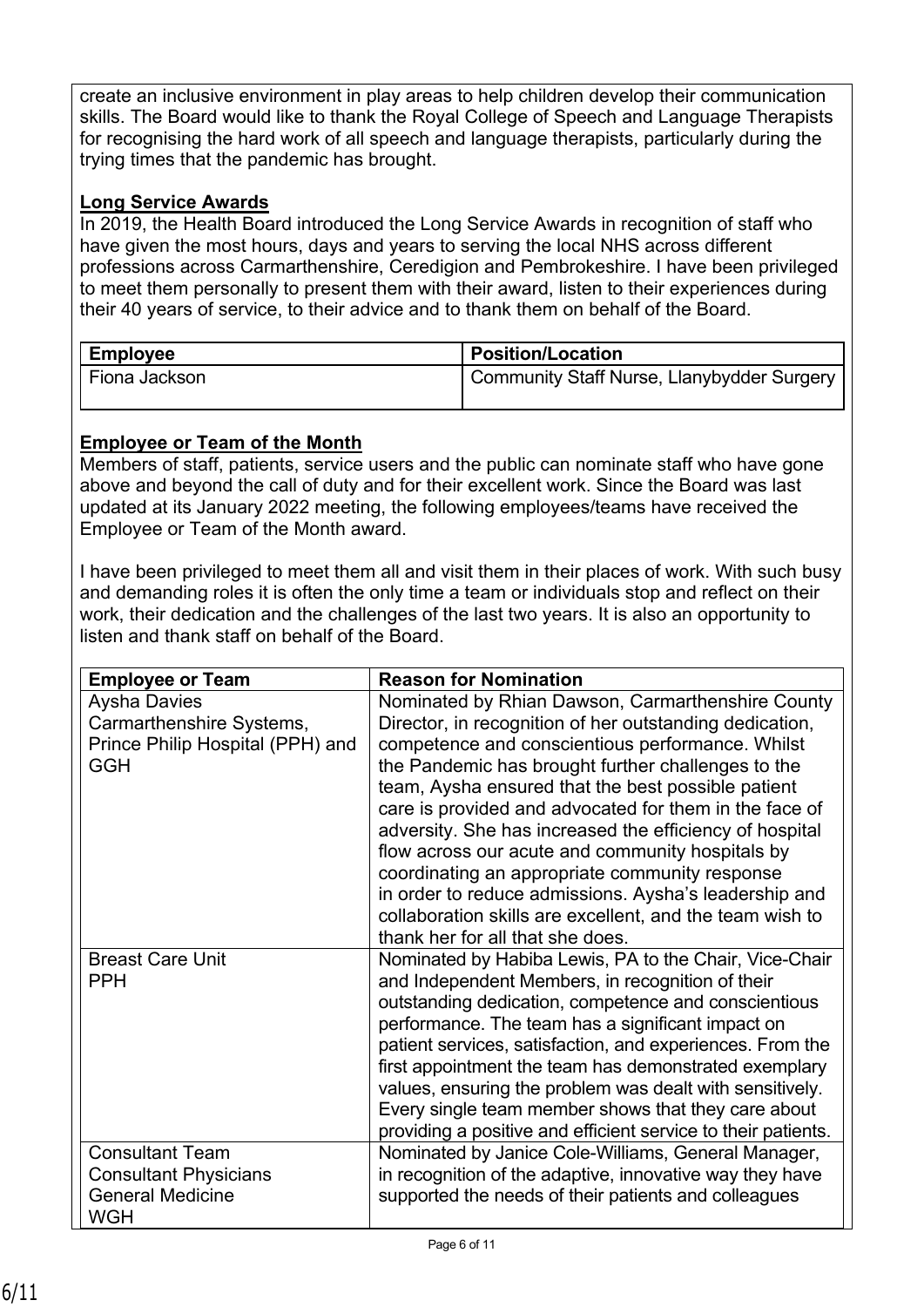|                                                                                                                       | throughout and beyond the 2 waves of COVID-19. The<br>team has worked tirelessly to ensure their availability to<br>patients, colleagues and WGH. Further, they have<br>changed working patterns and worked collaboratively<br>with other professional teams in the most challenging of<br>circumstances to ensure that the patients have timely<br>reviews, management plans and are discharged as soon<br>as safely possible. In addition, the innovation and<br>adaptive approach in the development of the Blue Team<br>has resulted in improved working relationships and<br>communication across primary and secondary care. The<br>team's forward-thinking approach has deservedly earned<br>them this award.                                                                                                                            |
|-----------------------------------------------------------------------------------------------------------------------|-------------------------------------------------------------------------------------------------------------------------------------------------------------------------------------------------------------------------------------------------------------------------------------------------------------------------------------------------------------------------------------------------------------------------------------------------------------------------------------------------------------------------------------------------------------------------------------------------------------------------------------------------------------------------------------------------------------------------------------------------------------------------------------------------------------------------------------------------|
| Cysgod y Cwm Ward<br><b>Amman Valley Hospital</b><br><b>Folland Road</b><br>Glanamman<br>Ammanford<br>Carmarthenshire | Nominated by Catrin Jones, Senior Sister, in recognition<br>of the outstanding dedication, competence and<br>conscientious performance which they have<br>demonstrated during the last few years, dealing with<br>daily COVID-19 changes in the community hospital and<br>adapting to new ways of working. The team has<br>consistently lived and breathed the organisational<br>values, putting patients, relatives and colleagues at the<br>heart of everything they do and going over and above by<br>working extra shifts to ensure patients were cared for.<br>The team has demonstrated an exceptional ability to<br>foster collaboration, communicate and cooperation and<br>have worked together as one to be the best they can<br>be throughout a challenging period.                                                                  |
| Hannah Albery<br><b>Pathology Quality Manager</b><br><b>WGH</b>                                                       | Nominated by Andrea Stiens, Head of Pathology<br>Services, in recognition of her outstanding dedication,<br>competence and conscientious performance. Hannah<br>has tirelessly supported our Pathology Teams to<br>implement our quality management systems. She has<br>had a significant impact on the department by leading<br>the Blood Sciences and Microbiology Departments in<br>WGH and PPH through an external United Kingdom<br>Accreditation Service (UKAS) inspection and our<br>Mortuary Services through an external Human Tissue<br>Authority (HTA) inspection.                                                                                                                                                                                                                                                                   |
| <b>Health &amp; Safety Team</b><br>Sealyham Building<br><b>WGH</b>                                                    | Nominated by Mandy Rayani, Executive Director of<br>Nursing, Quality and Patient Experience, in recognition<br>of their outstanding dedication, competence and<br>conscientious performance. The team has worked<br>relentlessly during one of the most difficult periods in<br>NHS history to significantly improve health and safety<br>across the Health Board. Ensuring that the necessary<br>response to the global pandemic was provided by<br>undertaking activities such as FIT testing, environmental<br>assessments for social distancing, rapid policy and<br>procedure development and training whilst also<br>navigating an extensive range of improvements<br>identified by the Health and Safety Executive. The team<br>has demonstrated an exceptional ability to foster<br>collaboration, communication, and cooperation among |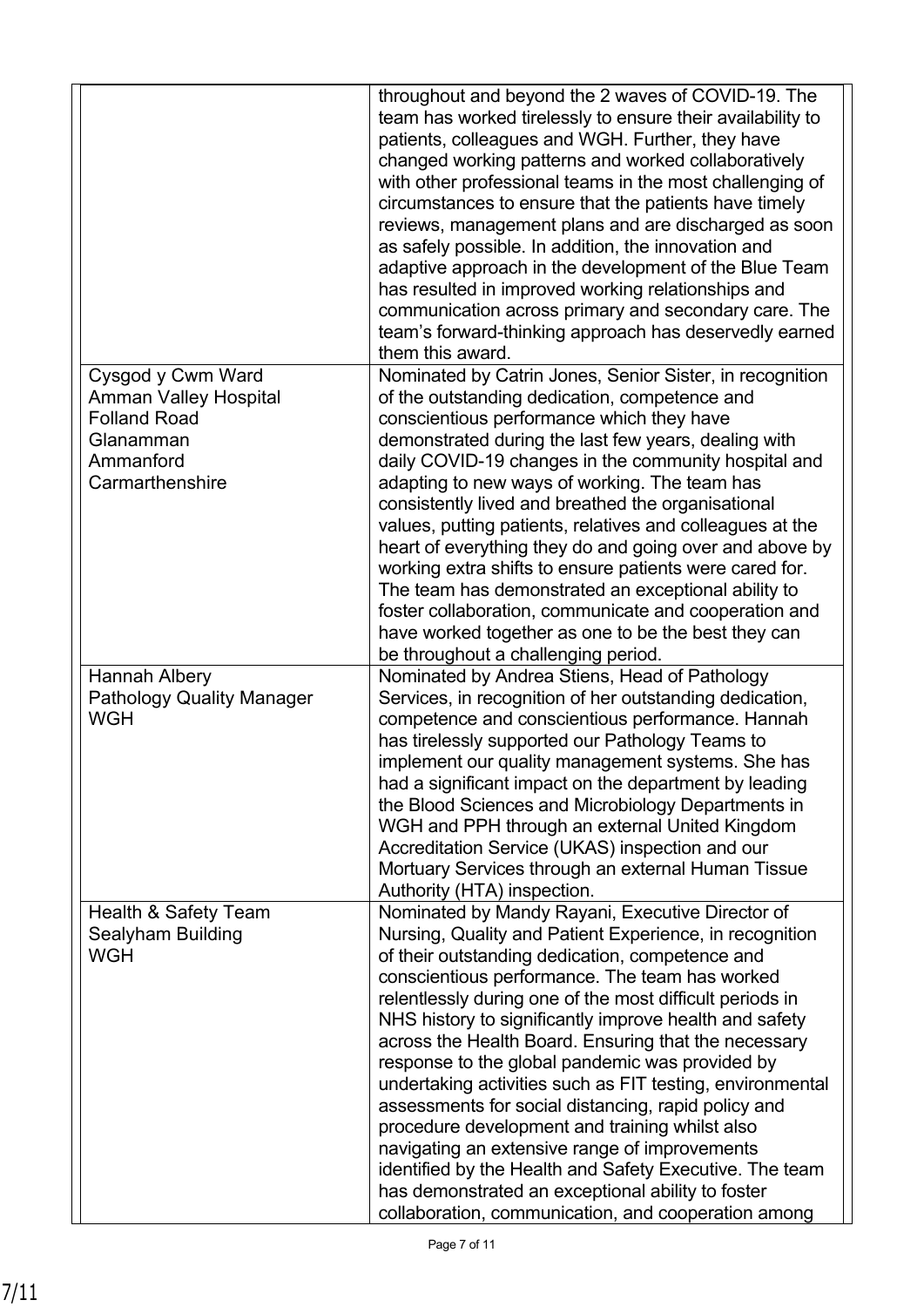| Jamie Cameron<br><b>Clinical Engineering</b><br><b>PPH</b>                        | stakeholders by engaging with frontline staff, senior<br>managers and relevant groups and committees to<br>safeguard patient and staff safety. The team has<br>demonstrated patience, kindness, openness, and<br>respect, offering support and assistance to all who have<br>required it.<br>Nominated by Kai Hopkins, Healthcare Science<br>Assistant, in recognition of consistently living and<br>breathing the organisational values and demonstrating<br>exemplary behaviours. Jamie has demonstrated an<br>exceptional ability to foster collaboration and<br>communication and has gone above and beyond to<br>support and teach a new member of the team.                                                                                                                                                                                                                                                                                                                                                                                                                                                                                                                                                                                                                                                                                      |
|-----------------------------------------------------------------------------------|--------------------------------------------------------------------------------------------------------------------------------------------------------------------------------------------------------------------------------------------------------------------------------------------------------------------------------------------------------------------------------------------------------------------------------------------------------------------------------------------------------------------------------------------------------------------------------------------------------------------------------------------------------------------------------------------------------------------------------------------------------------------------------------------------------------------------------------------------------------------------------------------------------------------------------------------------------------------------------------------------------------------------------------------------------------------------------------------------------------------------------------------------------------------------------------------------------------------------------------------------------------------------------------------------------------------------------------------------------|
| Kai Hopkins<br><b>Clinical Engineering</b><br><b>PPH</b>                          | Nominated by Jamie Cameron, Clinical Technologist, in<br>recognition of his outstanding dedication, competence<br>and conscientious performance. Kai is new to the<br>team and hit the ground running by learning processes<br>and the hospital layout rapidly. He has had a positive<br>impact on the service by completing his training ahead of<br>schedule which has enabled the service to reach<br>efficiency earlier than anticipated.                                                                                                                                                                                                                                                                                                                                                                                                                                                                                                                                                                                                                                                                                                                                                                                                                                                                                                          |
| <b>Kath Roch</b><br>Physiotherapy<br><b>WGH</b>                                   | Nominated by Rhiannon Rees, Advanced Practice<br>Neurological Physiotherapist, in recognition of her<br>outstanding dedication, competence and conscientious<br>performance. Having worked for the physiotherapy<br>service for over 20 years Kath has consistently shown<br>dedication and hard work within her role. She has been<br>instrumental in supporting development and change to<br>improve patient care and experience in the service by<br>supervising, mentoring and training numerous members<br>of staff and students. Kath has had a significant impact<br>on the department by actively developing service change<br>for Motor Neurone Disease (MND), stroke and spasticity<br>management, including supporting community MDT<br>colleagues. Further, supporting managers and<br>colleagues through multiple service changes over the<br>years being encouraging and flexible in her approach to<br>help deliver more efficient and inclusive services for all<br>patients. Kath has received numerous compliments from<br>patients, students and colleagues during her<br>physiotherapy career and continually demonstrates the<br>Health Board's values to an exemplary level. The whole<br>team wish to celebrate and acknowledge her fantastic<br>contribution to the service and wish Kath all the best with<br>her retirement. |
| Phillippa Lee<br><b>Brain Injury and Complex</b><br>Neurology Team,<br><b>WGH</b> | Nominated by Tanya O'Sullivan, Advanced Practitioner<br>Occupational Therapist, in recognition of her outstanding<br>dedication, competence and conscientious performance.<br>Phillippa has consistently approached every day with<br>passion, focusing on delivering an excellent service for<br>every patient. She has had a significant impact on the<br>department and always responds to requests for help,<br>going out of her way to support colleagues and the                                                                                                                                                                                                                                                                                                                                                                                                                                                                                                                                                                                                                                                                                                                                                                                                                                                                                 |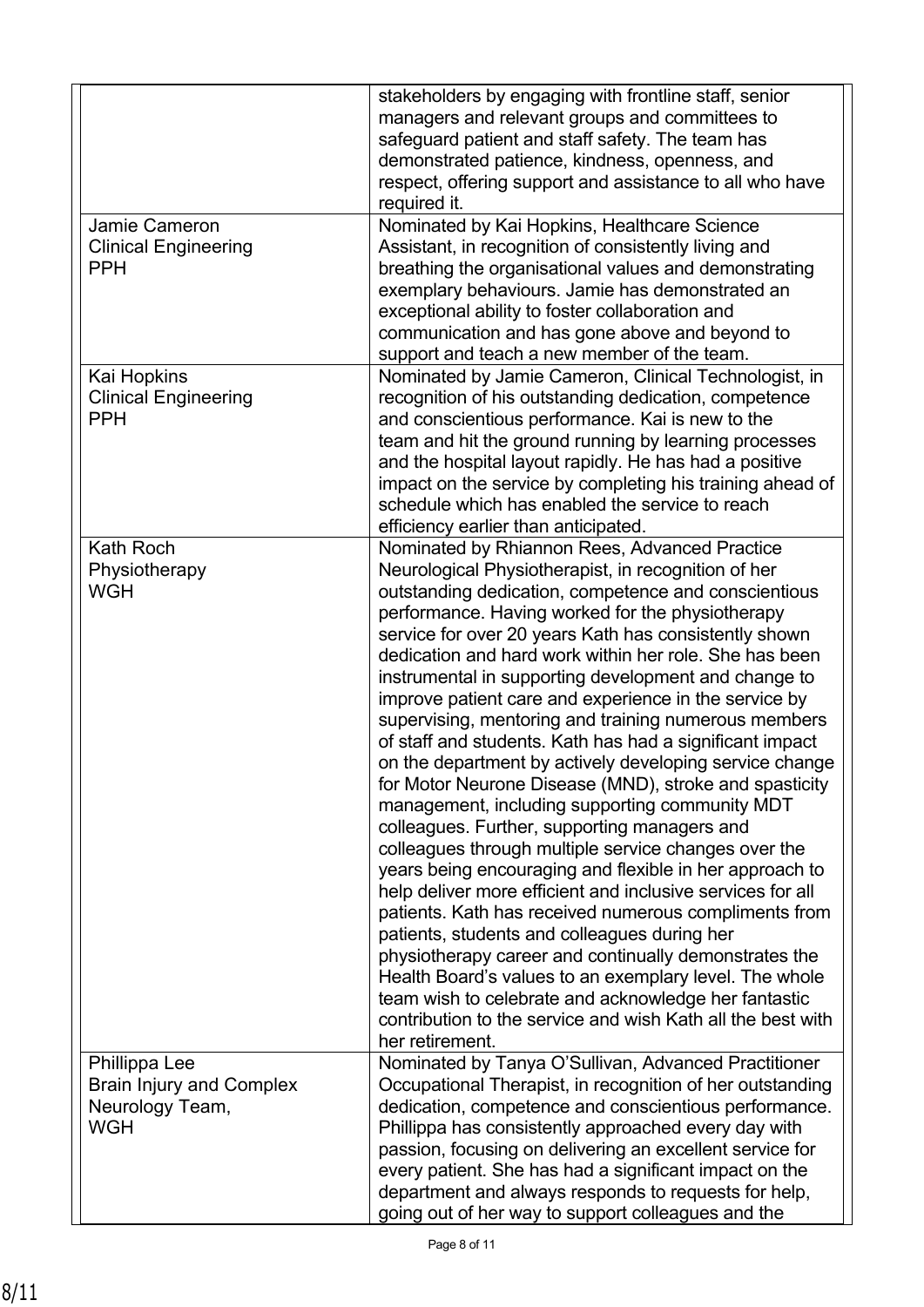| <b>Reducing Restrictive Practice</b>          | wider services. Phillippa constantly strives to improve the<br>service, supporting the team with training, developing<br>other staff, as well as supporting wider service<br>developments, such as the stroke Early Supported<br>Discharge (ESD) team in Pembrokeshire. She has<br>significantly improved patient services, satisfaction, and<br>experience by establishing and delivering a therapeutic<br>gardening group at Scolton Manor to support people to<br>participate further in meaningful occupations and return<br>to work. Phillippa is an outstanding Occupational<br>Therapist and role model to her team.<br>Nominated by Sara Rees, Assistant Director of Nursing, |
|-----------------------------------------------|---------------------------------------------------------------------------------------------------------------------------------------------------------------------------------------------------------------------------------------------------------------------------------------------------------------------------------------------------------------------------------------------------------------------------------------------------------------------------------------------------------------------------------------------------------------------------------------------------------------------------------------------------------------------------------------|
| Team                                          | in recognition of their performance at a level above and                                                                                                                                                                                                                                                                                                                                                                                                                                                                                                                                                                                                                              |
| <b>Hafan Derwen</b><br><b>St David's Park</b> | beyond normal job requirements. Throughout the<br>Pandemic the team has continued to offer training to all                                                                                                                                                                                                                                                                                                                                                                                                                                                                                                                                                                            |
| Job's Well Road                               | staff in the management of violence and aggression,                                                                                                                                                                                                                                                                                                                                                                                                                                                                                                                                                                                                                                   |
| Carmarthen                                    | being very creative to ensure that this continues. The                                                                                                                                                                                                                                                                                                                                                                                                                                                                                                                                                                                                                                |
|                                               | team has had a significant impact on patient services as                                                                                                                                                                                                                                                                                                                                                                                                                                                                                                                                                                                                                              |
|                                               | demand and acuity has risen within mental health and                                                                                                                                                                                                                                                                                                                                                                                                                                                                                                                                                                                                                                  |
|                                               | learning disability they have gone over and above to                                                                                                                                                                                                                                                                                                                                                                                                                                                                                                                                                                                                                                  |
|                                               | support clinical teams with care planning for those                                                                                                                                                                                                                                                                                                                                                                                                                                                                                                                                                                                                                                   |
|                                               | displaying behaviours that challenge. The team                                                                                                                                                                                                                                                                                                                                                                                                                                                                                                                                                                                                                                        |
|                                               | consistently live and breathe the organisational values                                                                                                                                                                                                                                                                                                                                                                                                                                                                                                                                                                                                                               |
|                                               | ensuring that everyone is treated with dignity and<br>respect under the most difficult of circumstances.                                                                                                                                                                                                                                                                                                                                                                                                                                                                                                                                                                              |
| <b>Research Delivery Team</b>                 | Nominated by Samantha Coetzee, Lead Research                                                                                                                                                                                                                                                                                                                                                                                                                                                                                                                                                                                                                                          |
| <b>Health Board Wide</b>                      | Nurse, in recognition of their outstanding dedication,                                                                                                                                                                                                                                                                                                                                                                                                                                                                                                                                                                                                                                |
|                                               | competence and conscientious performance.                                                                                                                                                                                                                                                                                                                                                                                                                                                                                                                                                                                                                                             |
|                                               | Throughout the Pandemic the team has consistently                                                                                                                                                                                                                                                                                                                                                                                                                                                                                                                                                                                                                                     |
|                                               | performed over and above to deliver urgent public health                                                                                                                                                                                                                                                                                                                                                                                                                                                                                                                                                                                                                              |
|                                               | COVID-19 trials such as REMAP-CAP and RECOVERY                                                                                                                                                                                                                                                                                                                                                                                                                                                                                                                                                                                                                                        |
|                                               | to patients throughout the Health Board. The whole team<br>has selflessly worked extra hours, out of hours and                                                                                                                                                                                                                                                                                                                                                                                                                                                                                                                                                                        |
|                                               | across sites to assist other staff and enable us to offer                                                                                                                                                                                                                                                                                                                                                                                                                                                                                                                                                                                                                             |
|                                               | COVID-19 treatment trials to as many Hywel Dda                                                                                                                                                                                                                                                                                                                                                                                                                                                                                                                                                                                                                                        |
|                                               | residents as possible. The team has demonstrated an                                                                                                                                                                                                                                                                                                                                                                                                                                                                                                                                                                                                                                   |
|                                               | exceptional ability to foster collaboration,                                                                                                                                                                                                                                                                                                                                                                                                                                                                                                                                                                                                                                          |
|                                               | communication, and cooperation. Despite the pressure                                                                                                                                                                                                                                                                                                                                                                                                                                                                                                                                                                                                                                  |
|                                               | and geographical distance between sites the team has                                                                                                                                                                                                                                                                                                                                                                                                                                                                                                                                                                                                                                  |
|                                               | continuously supported and encouraged one another                                                                                                                                                                                                                                                                                                                                                                                                                                                                                                                                                                                                                                     |
|                                               | and ensured that morale remained high. The team has<br>had a significant impact on patient service and                                                                                                                                                                                                                                                                                                                                                                                                                                                                                                                                                                                |
|                                               | experience, with feedback from patients stating their                                                                                                                                                                                                                                                                                                                                                                                                                                                                                                                                                                                                                                 |
|                                               | gratitude for the opportunity to take part in research,                                                                                                                                                                                                                                                                                                                                                                                                                                                                                                                                                                                                                               |
|                                               | especially at the very beginning of COVID-19 when                                                                                                                                                                                                                                                                                                                                                                                                                                                                                                                                                                                                                                     |
|                                               | everything was new and scary.                                                                                                                                                                                                                                                                                                                                                                                                                                                                                                                                                                                                                                                         |
| <b>Sioned Gibby</b>                           | Nominated by Hannah Wilton, Head of Pharmacy, in                                                                                                                                                                                                                                                                                                                                                                                                                                                                                                                                                                                                                                      |
| Pharmacy                                      | recognition of her outstanding dedication, competence                                                                                                                                                                                                                                                                                                                                                                                                                                                                                                                                                                                                                                 |
| <b>GGH</b>                                    | and conscientious performance. Sioned has had a                                                                                                                                                                                                                                                                                                                                                                                                                                                                                                                                                                                                                                       |
|                                               | significant impact on the Health Board with her<br>contribution to the vaccine programme, resulting in her                                                                                                                                                                                                                                                                                                                                                                                                                                                                                                                                                                            |
|                                               | driving over a thousand miles this year, ensuring integrity                                                                                                                                                                                                                                                                                                                                                                                                                                                                                                                                                                                                                           |
|                                               | of the cold chain by checking fridge temperatures and                                                                                                                                                                                                                                                                                                                                                                                                                                                                                                                                                                                                                                 |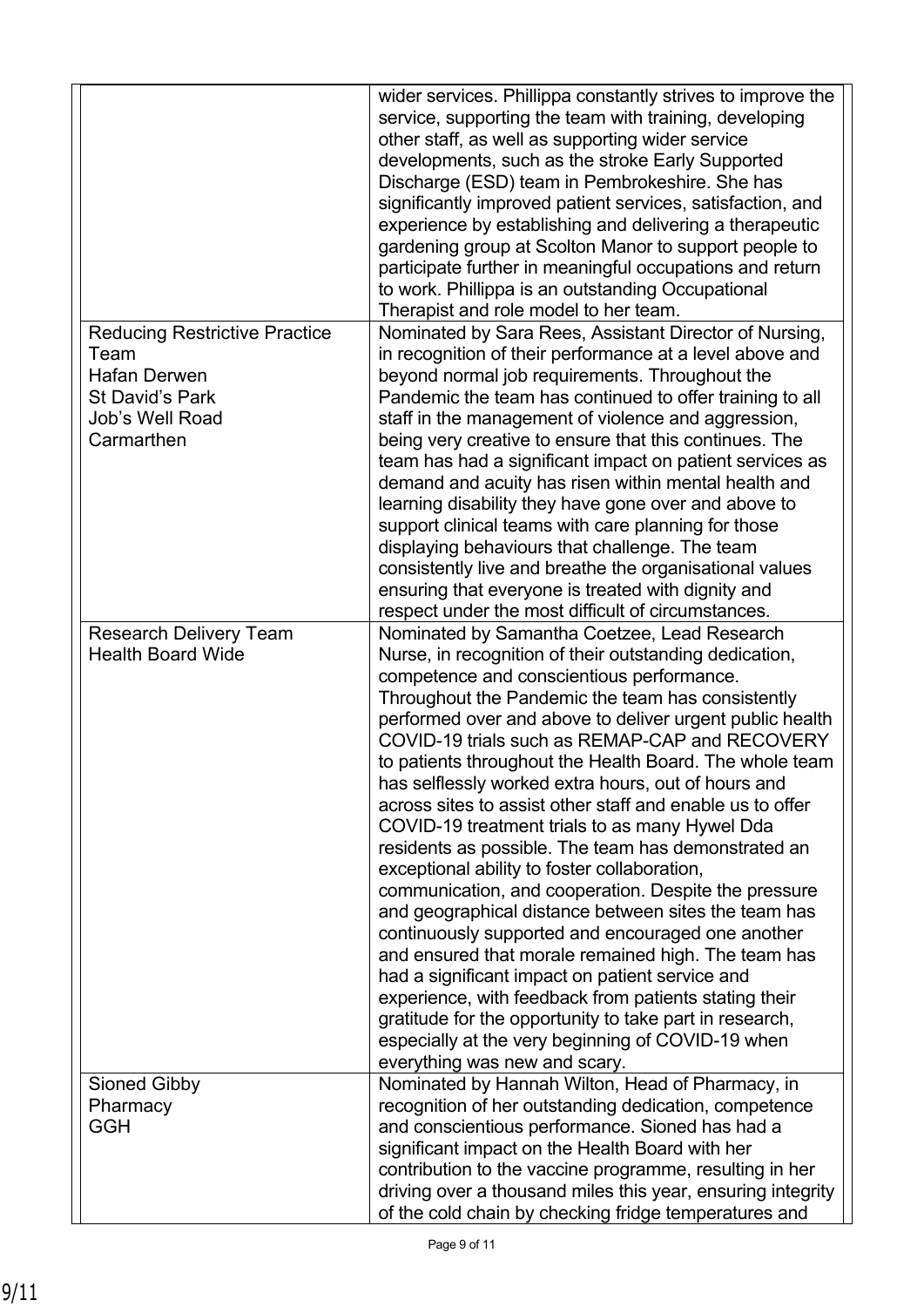|                                                                     | ensuring stock rotation and supply to all our Mass<br>Vaccination Centres. Sioned has gone above and<br>beyond the requirements of the role, in particular<br>preparing 60 individual meals following a weekend shift<br>in order to feed the team as a Christmas treat. She is<br>highly dedicated to her profession, patients and team<br>and truly is an asset to the Health Board. The whole<br>team wish to congratulate Sioned on achieving her<br>registration as a pharmacy technician and for all of her<br>achievements this year.                                                                                                                                                                                                                                                                                                                  |
|---------------------------------------------------------------------|---------------------------------------------------------------------------------------------------------------------------------------------------------------------------------------------------------------------------------------------------------------------------------------------------------------------------------------------------------------------------------------------------------------------------------------------------------------------------------------------------------------------------------------------------------------------------------------------------------------------------------------------------------------------------------------------------------------------------------------------------------------------------------------------------------------------------------------------------------------|
| <b>Veterans NHS Wales</b><br>Llys Steffan<br>Lampeter<br>Ceredigion | Nominated by Julie Campion, Clinical Lead, in<br>recognition of their outstanding dedication, competence<br>and conscientious performance. The team has<br>significantly improved patient services, satisfaction, and<br>experience by combining knowledge about military<br>culture with a 'can-do' approach to move to provide<br>psychological therapies in an outdoor setting. The team<br>ensured that veterans had access to high quality,<br>effective, safe, and relevant therapy despite the<br>pandemic. Instead of having psychological therapy in a<br>clinical room, veterans met their therapist outdoors in<br>parks, at the beach, at castles, in the deer park or by a<br>river. The team are committed to developing and<br>providing innovative, excellent services and in making<br>sure that veterans are at the centre of this service. |
| <b>Withybush Catering Department</b><br><b>WGH</b>                  | Nominated by Matthew Ricketts, Specialist Service<br>Assistant Catering Manager, in recognition of their<br>outstanding dedication, competence and conscientious<br>performance. The team goes above and beyond to<br>make sure that patient feeding is not compromised in<br>times of staff absence. All team members take on<br>additional hours to ensure that all shifts are covered.<br>thus enabling the best patient experience possible. Each<br>member of the team sacrifices their own time to ensure<br>service continuity.                                                                                                                                                                                                                                                                                                                        |

## **Argymhelliad / Recommendation**

The Board is asked to support the work engaged in by the Chair since the previous meeting and note the topical areas of interest.

| <b>Amcanion: (rhaid cwblhau)</b><br>Objectives: (must be completed) |                |
|---------------------------------------------------------------------|----------------|
| Cyfeirnod Cofrestr Risg Datix a Sgôr                                | Not Applicable |
| Cyfredol:                                                           |                |
| <b>Datix Risk Register Reference and</b>                            |                |
| Score:                                                              |                |